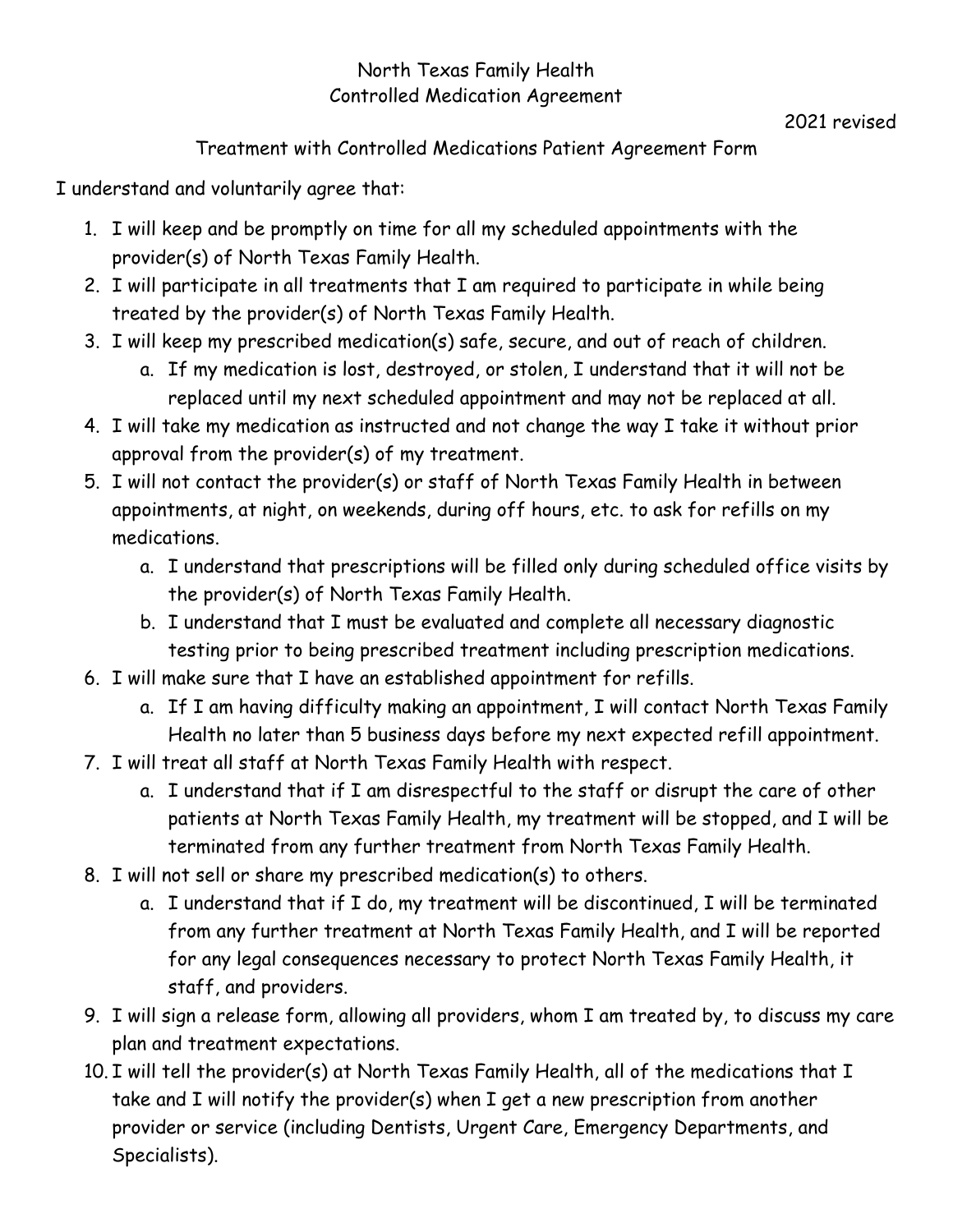# North Texas Family Health Controlled Medication Agreement

#### 2021 revised

- 11. I will limit my prescriptions to be filled at no more than two pharmacies unless prior approval was made with my provider(s).
	- a. I understand that it is my responsibility to comply with the pharmacy's polices and procedures and that North Texas Family Health is not responsible for the pharmacy's polices.
- 12. I will not get any opioid pain medication (includes Tylenol with Codeine) or other "addictive", scheduled medications such as benzodiazepines (Ativan, Klonopin, Valium, Xanax, etc.) or stimulants (Adderall, Ritalin, Vyvanse, etc.) without notifying my provider(s) at North Texas Family Health, before filling that prescription(s).
	- a. I understand that the only expectation would be if given by an emergency department provider for emergency purposes at night, on weekends, or after hours.
- 13. I understand that my name will be ran through a nation search to identify recent activity associated with prescribed medications.
	- a. I acknowledge that I may not be prescribed medications that have been previously prescribed by another provider.
	- b. I understand that I may not be prescribed the same medication, dosage, and/or frequency as previously prescribed by another provider.
- 14. I will not use illegal drugs (heroin, cocaine, methamphetamines, ecstasy, rohypnol, etc.)
	- a. I will not use any medication that is not prescribed to me.
	- b. I understand that my use of any elicit drug(s) would result in my treatment being discontinued and I will be terminated from any further treatment by North Texas Family Health.
- 15. I acknowledge that I will be required to participate in routine drug testing.
	- a. I understand that I can be required to be called in for "random drug" testing and/or pill count at the provider(s) discretion.
	- b. I will keep my contact information current in order to be reached by North Texas Family Health.
	- c. I understand that any missed tests will result in not receiving "refilled" medication(s) and may be considered a "positive" elicit drug result or as noncompliance of treatment.
- 16. I understand that I will be required to have certain labs and diagnostic tests that must be done routinely to ensure my health and wellness.
	- a. I acknowledge that these tests will be my responsibility to pay for and complete in order to continue being treated by North Texas Family Health.
- 17. I understand that North Texas Family Health is a "for profit" health care provider and it is my responsibility to keep up to date with my account.